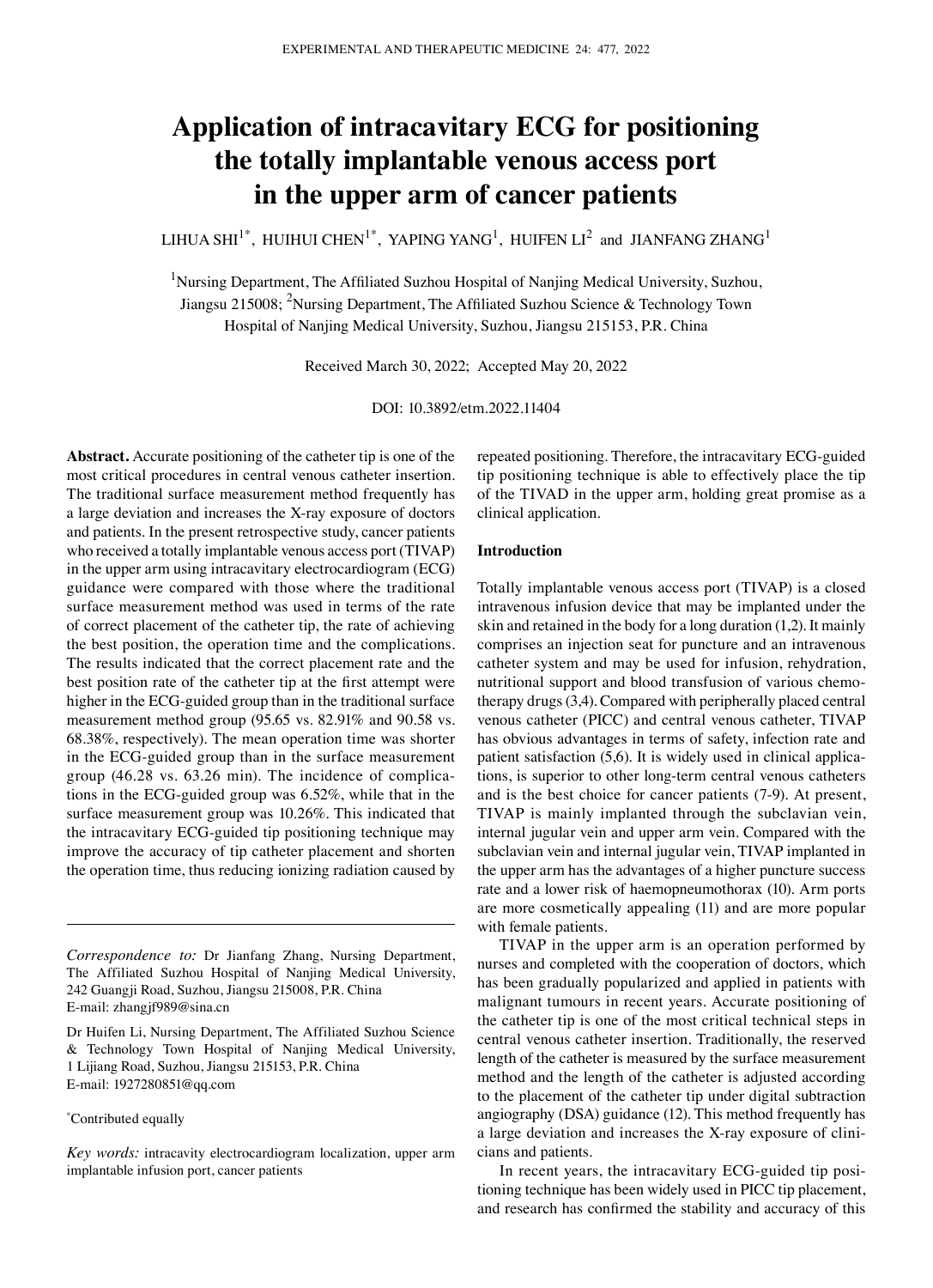technology (13,14). However, only a small number of studies have reported on the application of intracavitary ECG‑guided tip positioning techniques of TIVAP in the upper arm. In the present study, an intracavitary ECG positioning technique guided by a trocar needle was used to insert the tip of the catheter of the TIVAP in the upper arm of patients with malignant tumours. It was determined that this technique is a safe and effective method for catheter tip placement and has high prospects for clinical application.

#### **Materials and methods**

*Patients and study design.* The present study was a retrospective study according to the Strengthening the Reporting of Observational Studies in Epidemiology guidelines (15). This study was approved by the Ethics Committee of The Affiliated Suzhou Hospital of Nanjing Medical University (Suzhou, China; no. KL171072). Clinical data were acquired from medical records (mainly surgical and nursing records). The inclusion criteria were as follows: i) Cancer patients who received a TIVAP in the upper arm in our department; and ii) ECG displaying a sinus rhythm with a normal P wave. Furthermore, the following exclusion criteria were applied: i) Patients with severe primary diseases, such as those of the heart, liver, kidney and haematopoietic systems; ii) previous upper limb oedemaedema; iii) dysfunction of blood coagulation; and iv) patients with alcoholism and drug addictions. Finally, a total of 255 adult inpatients who required TIVIP in the upper arm between March 2017 and July 2020 at the Affiliated Suzhou Hospital of Nanjing Medical University (Suzhou, China) were included. There were no significant differences between the two groups in terms of age, sex, body height, body weight, smoking or venipuncture site (Table I). In the present retrospective study, all cancer patients who received a TIVAP in the upper arm at our department using ECG guidance were compared with those in whom the traditional surface measurement method was applied.

*Procedure.* All patients were implanted an Infusion Port, Model 5 Fr (B. Braun). The procedure for intracavitary ECG‑guided tip positioning used in the first cohort was as follows (16,17): A three-electrode ECG monitoring mode was used to connect the ECG monitor (Philips Medical Systems B.V.) and the ECG monitor was adjusted to lead II to record the basic ECG on the patient's body surface. After skin disinfection and local anaesthesia, puncture was performed through the basilic vein or brachial vein under the guidance of ultrasound (Volcano). Subsequently, the sheath was inserted using the Seldinger technique. When the catheter was inserted 5 cm, the delivery of the catheter was stopped and the intracavitary ECG connection was made through a trocar needle. With the catheter tip entering the superior vena cava, the P wave of the ECG exhibited characteristic changes (Fig. 1). When the P wave fell back after reaching the peak or a bidirectional P wave appeared, the catheter was judged to have entered the right atrium (18,19). At this time, when the catheter was stopped and retreated to achieve the horizontal position of the highest peak of the positive P wave (exited for 20 mm), the catheter was fixed and the catheter scale was recorded. The catheter position was confirmed by X‑ray (Fig. 2A and B). Finally, a doctor set up a subcutaneous tunnel under the puncture point, cut the skin ~2 cm horizontally, made a pouch, connected the catheter with the injection seat and wrapped it with a sterile dressing after suture (Fig. 2C).

In the second cohort, the traditional surface measurement method was used for catheter tip positioning. First, the distance was measured from the puncture point to the right sternoclavicular joint and then down to the third rib. The insertion technique was similar to the above. Subsequently, the catheter was inserted with the predicted length. The length of the catheter was adjusted according to the position of the catheter tip under the visual guidance of DSA (Siemens AG). The next steps were the same as those for intracavitary ECG‑guided tip positioning.

*Outcomes.* The number of cases in whom the correct position of the catheter tip and the best position were achieved on first attempt, as well as the operation time, were compared between the two groups. When the catheter tip was located in the superior vena cava (SVC) and caval-atrial junction, it was judged as the correct position of the catheter tip and the catheter tip located in the lower third of the SVC was judged as the best position. Early complications within 14 days after placement, including phlebitis, venous thrombosis and arrhythmia, were compared between the two groups.

*Statistical analysis.* Statistical analysis was performed using the SPSS 20 software package (IBM Corporation). Where appropriate, Student's t-test and the  $\chi^2$  test were used to examine the significance of the results. P<0.05 was considered to indicate a statistically significant difference.

## **Results**

*Success of catheter positioning and operation time.* The correct positioning rate and the rate of achieving the best position of the catheter tip at the first attempt were higher in the ECG-guided group than in the traditional surface measurement method group (Table II). The mean operation time was significantly shorter in the ECG‑guided group than in the surface measurement group (46.28 vs. 63.26 min; P=0.0226; Table II).

*Complications.* Complications were phlebitis, venous thrombosis and arrhythmia. The incidence of complica‑ tions in the ECG-guided group was 6.52% (9/138), while that in the surface measurement group was 10.26% (12/117) (Table III).

# **Discussion**

Compared with chest TIVAP, the arm implementation site provides an improvement in patient satisfaction and quality-of-life categories during chemotherapy (20). The position of the catheter tip is important for central venous catheters, particularly for long-term devices (21,22). Accurate positioning of the catheter tip is one of the most critical technical steps in central venous catheter insertion (23). The traditional measurement method is the most common and convenient one, while intracavitary ECG‑guided tip positioning has high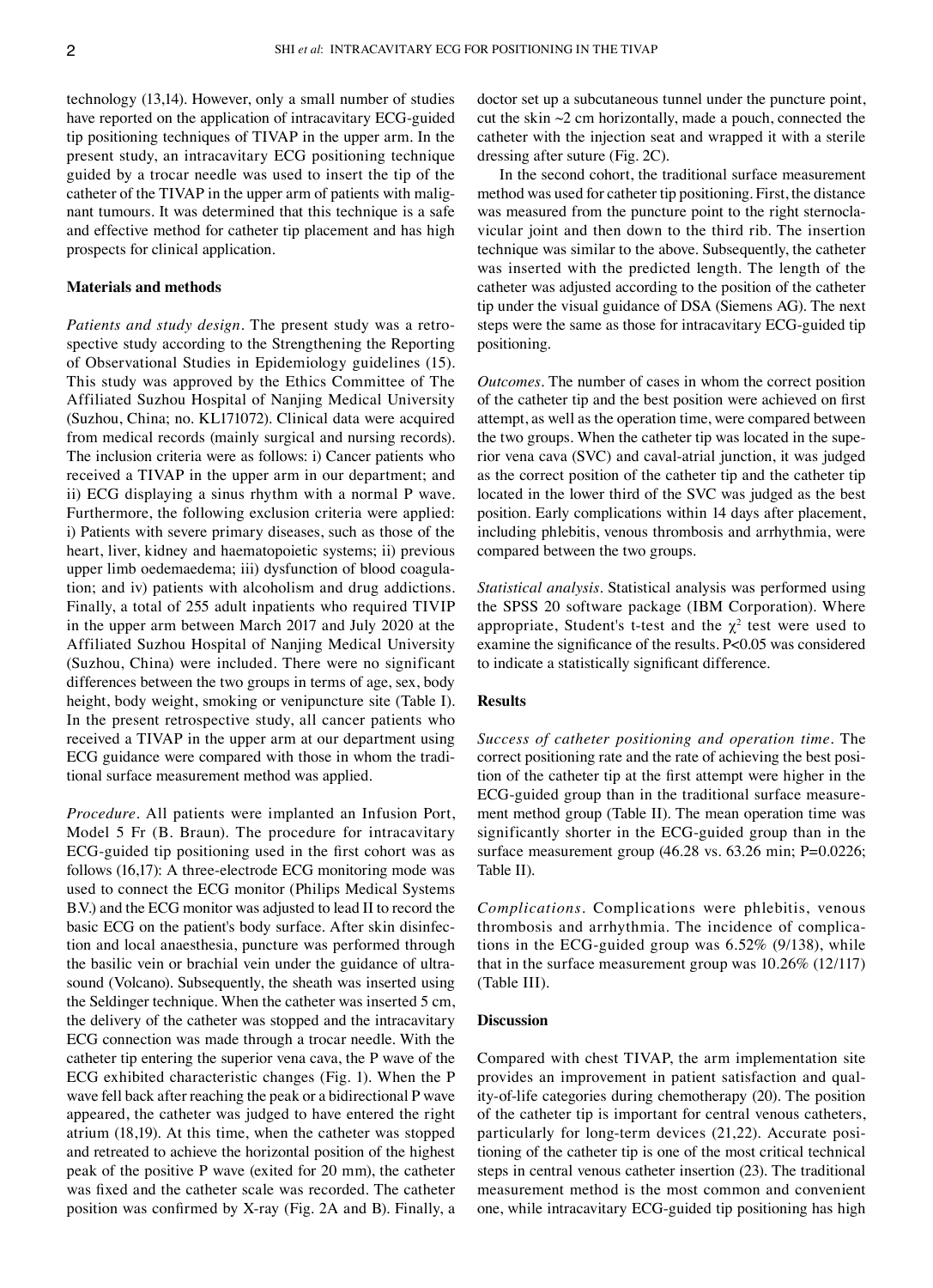| Item                | Overall<br>$(n=255)$ | Surface measurement<br>group $(n=117)$ | ECG-guided<br>group $(n=138)$ | P-value   |
|---------------------|----------------------|----------------------------------------|-------------------------------|-----------|
| Age, years          | $54.91 \pm 14.29$    | $53.42 \pm 13.68$                      | $56.19 \pm 16.44$             | <b>NS</b> |
| Males/females       | 127/128              | 56/61                                  | 71/67                         | <b>NS</b> |
| Body height, cm     | $165.16\pm15.18$     | $164.72 + 9.68$                        | $165.54\pm13.26$              | <b>NS</b> |
| Body weight, kg     | $60.58 \pm 10.43$    | $59.77 \pm 11.37$                      | $61.27 + 9.87$                | <b>NS</b> |
| Smoker              | 73                   | 35                                     | 38                            | <b>NS</b> |
| Venipuncture site   |                      |                                        |                               |           |
| Basilic vein left   | 22                   | 10                                     | 12                            | <b>NS</b> |
| Basilic vein right  | 143                  | 78                                     | 65                            | <b>NS</b> |
| Brachial vein left  | 24                   | 10                                     | 14                            | <b>NS</b> |
| Brachial vein right | 66                   | 32                                     | 34                            | <b>NS</b> |

| Table I. Clinical characteristics of patients. |  |  |
|------------------------------------------------|--|--|
|------------------------------------------------|--|--|

Values are expressed as n or the mean  $\pm$  standard deviation. NS, not significant.



Figure 1. Characteristic changes of intracavitary ECG during catheter insertion. (A) Sinus P wave in lead II. (B) A biphasic P‑wave in lead II occurred when the catheter was judged to have entered the right atrium. (C) When the catheter was retreated to the location associated with the horizontal position of the highest peak of the positive P wave, the catheter tip was in its best position.

specificity and sensitivity (24). Recent research on PICC ports recommended using the intracavitary ECG technique to locate the catheter tip (25). The principle of intracavitary ECG localization technology is to guide the patient's intracavitary ECG using the conductivity of blood, normal saline or a guide wire. In the present study, the accuracy and the best positioning rate of the catheter tip were compared between the ECG‑guided positioning technique and the traditional measurement method. The results suggested that intracavitary ECG guidance is able to improve the accuracy and the best positioning rate of the catheter tip compared with the traditional measurement method, which proved that the intracavitary ECG‑guided tip positioning technique is feasible and effective in placing the upper arm implantable infusion port in patients with malignant tumours.

Improper catheter placement not only prolongs the operation time but also increases the radiation exposure of patients and medical staff by repeated DSA fluoroscopy (26). The present study indicated that the intracavitary ECG‑guided tip positioning technique is able to improve the accuracy of tip catheter placement and save operation time, thus reducing exposure to ionizing radiation due to repeated positioning. Considering the accuracy of intracardiac ECG localization at the tip of the central venous catheter and the influence of X-ray irradiation on patients, an increasing number of researchers suggested that X‑ray examination should be cancelled after intracavitary ECG‑guided tip positioning (26,27). However, this technology requires medical staff to have a high ability to analyse and interpret ECG. In the clinic, it may be suggested that surgeons with certain operating experience cancel the X‑ray examinations after the operation.

Compared with the chest wall port, TIVIP in the upper arm is able to reduce complications such as pneumothorax, haemothorax and pinch‑off syndrome. The latest research indicates that the PICC port is a safe vascular device and may be an alternative option to traditional arm ports and chest ports (25). Compared with the PICC port, the arm ports may have a slightly higher incidence of complications. However, the arm ports also have the advantages of relatively simple operation and less restriction on arm movement. The only constant issue is that they all require accurate positioning of the catheter tip. If the central venous catheter is too shallow, the incidence of phlebitis and venous thrombosis increases (28). If the catheter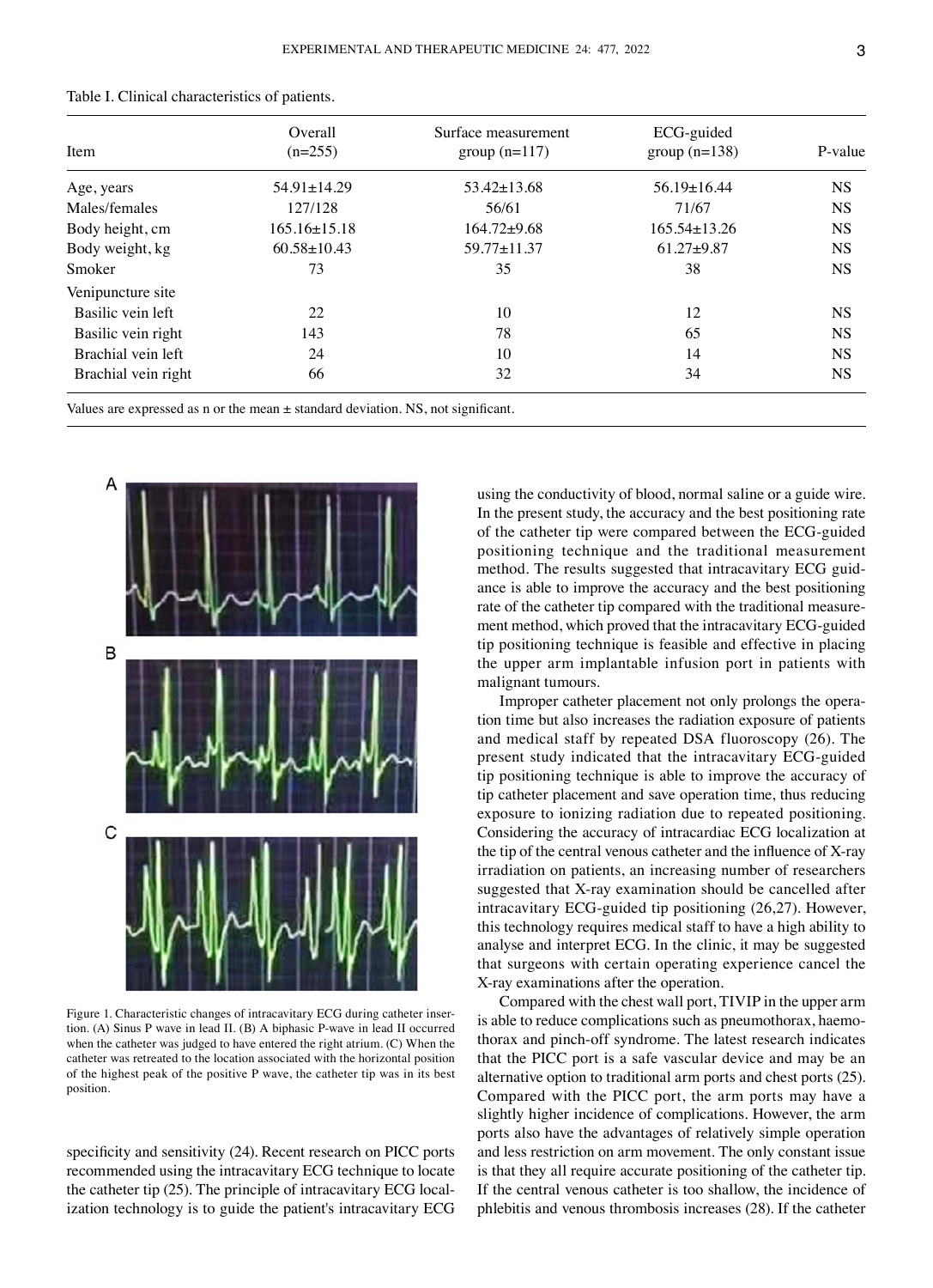| Item                                 | Overall<br>$(n=255)$ | Surface measurement<br>group $(n=117)$ | ECG-guided group<br>$(n=138)$ | P-value  |
|--------------------------------------|----------------------|----------------------------------------|-------------------------------|----------|
| Correct placement<br>of catheter tip | 229 (89.80)          | 97 (82.91)                             | 132 (95.65)                   | 0.0018   |
| Best position                        | 205 (80.39)          | 80 (68.38)                             | 125 (90.58)                   | < 0.0001 |
| Operation time, min                  | $54.07 + 9.77$       | $63.26 \pm 8.76$                       | $46.28 \pm 9.76$              | 0.0226   |

Table II. Comparison of correct placement and best position of catheter tip and operation time.

Values are expressed as  $n$  (%) or the mean  $\pm$  standard deviation.

Table III. Details regarding complications.

| Complication | Overall<br>$(n=255)$ | Surface measurement<br>group $(n=117)$ | ECG-guided<br>group $(n=138)$ | P-value   |
|--------------|----------------------|----------------------------------------|-------------------------------|-----------|
| Phlebitis    | 8 (3.14)             | 5(4.27)                                | 3(2.17)                       | NS        |
| Thrombosis   | 6(2.35)              | 4 (3.42)                               | 2(1.45)                       | <b>NS</b> |
| Arrhythmia   | 7(2.76)              | 3(2.56)                                | 4(2.90)                       | <b>NS</b> |

Values are expressed as  $n$  (%). NS, not significant.



Figure 2. (A) Representative post-procedure chest X-ray, (B) corresponding chest CT image and (C) photograph of insertion site. The red arrow in A and B indicates the catheter tip.

is implanted too deeply, the head end may enter the right atrium, which may lead to complications such as arrhythmia or myocardial injury (29). The intracavitary ECG‑guided tip positioning technique has the function of real-time positioning. The optimal position of the catheter may be found in time and adjusted during the operation, without repeated

adjustment after the operation, which may reduce the occurrence of complications (30).

Adjusting the position of the catheter tip causes friction between the catheter and the blood vessel, which leads to intimal damage and subsequently to phlebitis and venous thrombosis. The present study suggested that the intracavitary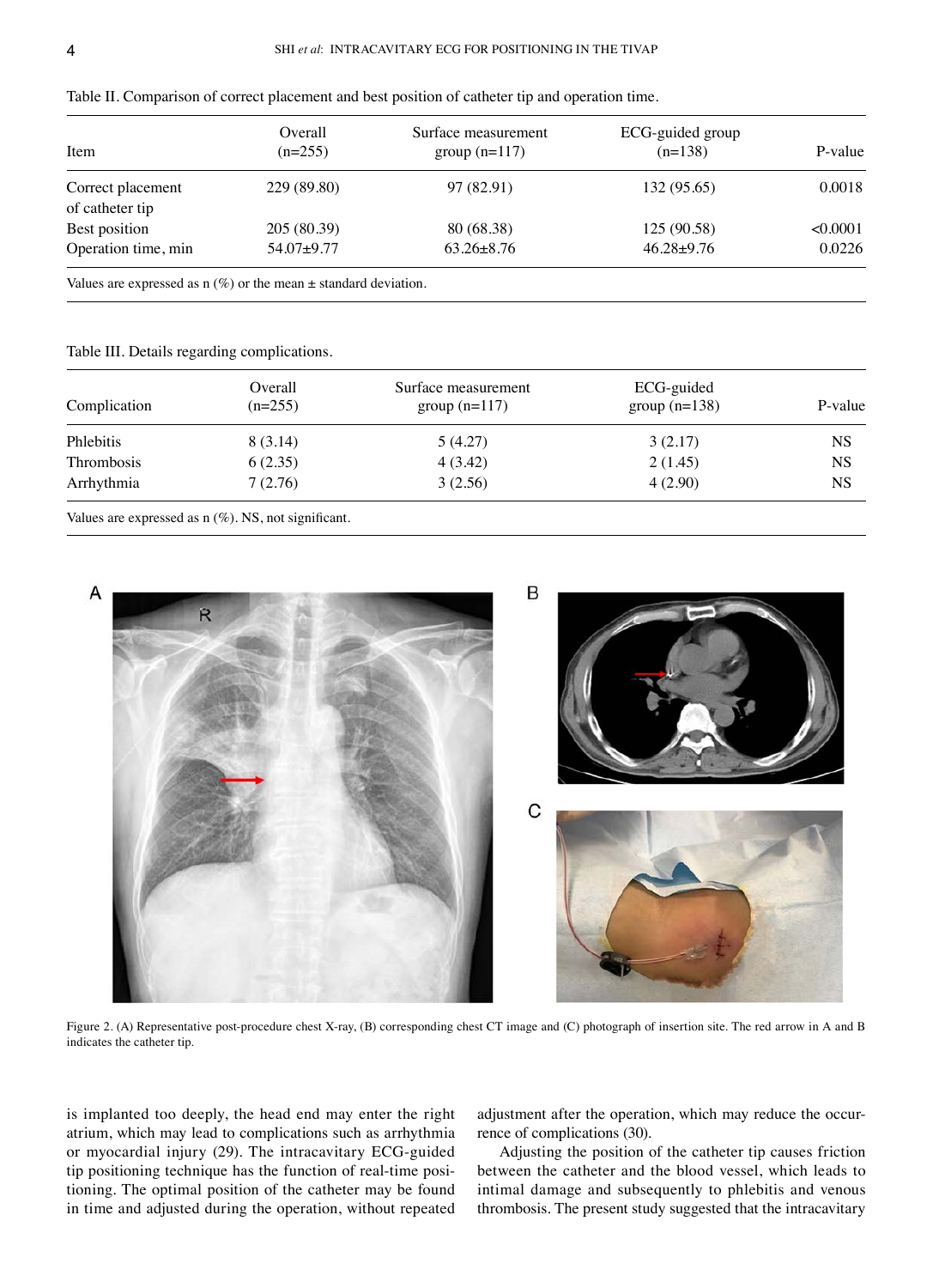ECG-guided tip positioning technique may reduce the occurrence of complications caused by catheter placement. Further studies and prospective multicentre clinical trial data should be collected to confirm the results.

Based on the above results, it may be recommended to use the intracavitary ECG technique to locate the catheter tip as an alternative to the traditional surface measurement method. This is in line with the recommendations of other researchers (25,31). However, there are certain limitations to this study. First, as with any retrospective study, there was poor control over the factors influencing outcomes, covariates and potential confounders. Furthermore, the present study was a single‑centre study. The sample size of the study was small and larger‑sample studies should be performed to validate the results. In addition, late complications should be assessed in a multicentre, prospective study.

In conclusion, the intracavitary ECG‑guided tip positioning technique may accurately locate the tip of the catheter of the upper arm implantable infusion port and reduce the operation time, which has great clinical significance. The related operation steps and procedures provided in the present study have been implemented in clinical practice and the results are remarkable. However, the sample size of the present study was small and methods require to be constantly revised and improved in future clinical practice.

#### **Acknowledgements**

Not applicable.

#### **Funding**

This study was funded by the Nursing Society of Suzhou (grant no. 2019C06).

## **Availability of data and materials**

The datasets used and/or analyzed during the current study are available from the corresponding author on reasonable request.

## **Authors' contributions**

JZ was the main leader and director of the project. JZ and HL were responsible for the conception and design of the study. LS, HC and HL collected the data, analysed the datasets and provided academic support. LS and HC analysed and interpreted the datasets and wrote the manuscript. YY assisted in the experiments and provided data analysis. HL critically revised the manuscript. LS and HC confirm the authenticity of all the raw data. All authors read and approved the final manuscript.

## **Ethics approval and consent to participate**

The study was approved by the Ethics Committee of The Affiliated Suzhou Hospital of Nanjing Medical University (Suzhou, China). Consent to participate was provided by each of the patients. All procedures of this study were performed in accordance with the Declaration of Helsinki.

## **Patient consent for publication**

Not applicable.

# **Competing interests**

The authors declare that they have no competing interests regarding this work.

#### **References**

- 1. Canfora A, Mauriello C, Ferronetti A, Marte G, Di Maio V, Ciorra G, Esposito MG, Giuliano ME, Fregola G, Barra L, *et al*: Efficacy and safety of ultrasound‑guided placement of central venous port systems via the right internal jugular vein in elderly oncologic patients: Our single‑center experience and protocol. Aging Clin Exp Res 29 (Suppl 1): S127‑S130, 2017.
- 2. Bow EJ, Kilpatrick MG and Clinch JJ: Totally implantable venous access ports systems for patients receiving chemotherapy for solid tissue malignancies: A randomized controlled clinical trial examining the safety, efficacy, costs, and impact on quality of life. J Clin Oncol 17: 1267, 1999.
- 3. Klaiber U, Probst P, Hackbusch M, Jensen K, Dörr‑Harim C, Hüttner FJ, Hackert T, Diener MK, Büchler MW and Knebel P: Meta‑analysis of primary open versus closed cannulation strategy for totally implantable venous access port implantation. Langenbecks Arch Surg 406: 587‑596, 2021.
- 4. Pinelli F, Cecero E, Degl'Innocenti D, Selmi V, Giua R, Villa G, Chelazzi C, Romagnoli S and Pittiruti M: Infection of totally implantable venous access devices: A review of the literature. J Vasc Access 19: 230‑242, 2018.
- 5. Dariushnia SR, Wallace MJ, Siddiqi NH, Towbin RB, Wojak JC, Kundu S and Cardella JF; Society of Interventional Radiology Standards of Practice Committee: Quality improvement guidelines for central venous access. J Vasc Interv Radiol 21: 976‑981, 2010.
- 6. Kurul S, Saip P and Aydin T: Totally implantable venous‑access ports: Local problems and extravasation injury. Lancet Oncol 3: 684‑692, 2002.
- 7. Minichsdorfer C, Füreder T, Mähr B, Berghoff AS, Heynar H, Dressler A, Gnant M, Zielinski C and Bartsch R: A cross-sectional study of patients' satisfaction with totally implanted access ports. Clin J Oncol Nurs 20: 175‑180, 2016.
- 8. Sun X, Bai X, Shen J, Yu Z, Zhuang Z and Jin Y: Comparison between ultrasound-guided TIVAD via the right innominate vein and the right internal jugular vein approach. BMC Surg 19: 189, 2019.
- 9. Tabatabaie O, Kasumova GG, Eskander MF, Critchlow JF, Tawa NE and Tseng JF: Totally implantable venous access devices: A review of complications and management strategies. Am J Clin Oncol 40: 94‑105, 2017.
- 10. Gonda SJ and Li R: Principles of subcutaneous port placement. Tech Vasc Interv Radiol 14: 198‑203, 2011.
- 11. Tippit D, Siegel E, Ochoa D, Pennisi A, Hill E, Merrill A, Rowe M, Henry‑Tillman R, Ananthula A and Makhoul I: Upper‑extremity deep vein thrombosis in patients with breast cancer with chest versus arm central venous port catheters. Breast Cancer (Auckl) 12: 1178223418771909, 2018.
- 12. Zhou C, Lu L, Yang L, Xi W, Ma T, Yang C, Wu J, Shangguan C, Zhu Z and Zhang J: Modified surface measurement method to determine catheter tip position of totally implantable venous access port through right subclavian vein. J Vasc Surg Venous Lymphat Disord 9: 409‑415, 2021.
- 13. Liu G, Hou W, Zhou C, Yin Y, Lu S, Duan C, Li M, Toft ES and Zhang H: Meta-analysis of intracavitary electrocardiogram guidance for peripherally inserted central catheter placement. J Vasc Access 20: 577‑582, 2019.
- 14. Yuan L, Li R, Meng A, Feng Y, Wu X, Yang Y, Chen P, Qiu Z, Qi J, Chen C, *et al*: Superior success rate of intracavitary electrocardiogram guidance for peripherally inserted central catheter placement in patients with cancer: A randomized open‑label controlled multicenter study. PLoS One 12: e0171630, 2017.
- 15. Cuschieri S: The STROBE guidelines. Saudi J Anaesth 13 (Suppl 1): S31‑S34, 2019.